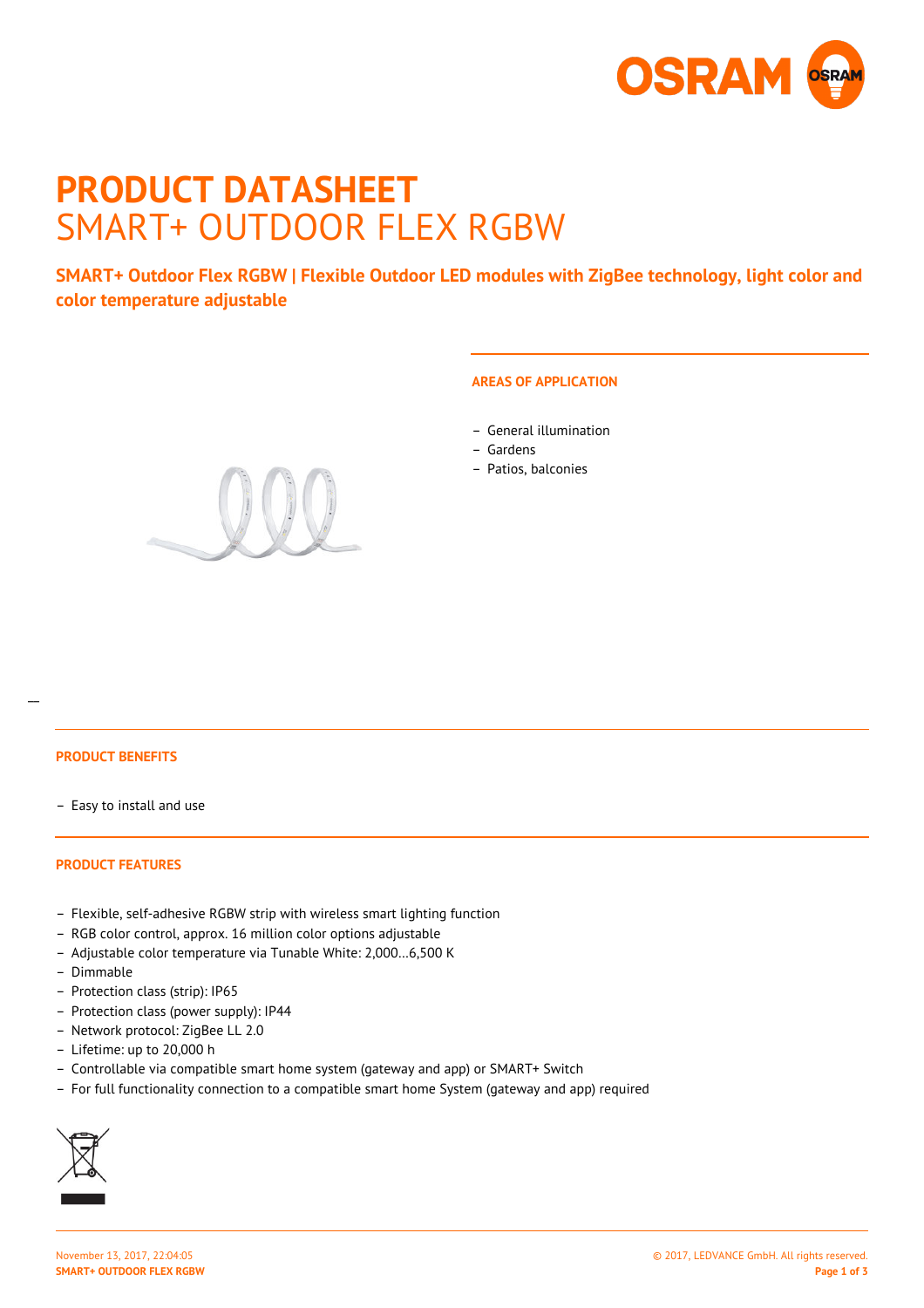# **TECHNICAL DATA**

#### Electrical data

| Nominal wattage        | 24.00 W             |
|------------------------|---------------------|
| Nominal voltage        | 220240 V            |
| <b>Mains frequency</b> | 50/60 Hz            |
| <b>Operating mode</b>  | External LED driver |

# Photometrical data

| Color rendering index Ra         | >80     |
|----------------------------------|---------|
| <b>Light color (designation)</b> | RGBW    |
| <b>Luminous flux</b>             | 1000 lm |

# Light technical data

| <b>Beam angle</b> | 120 |
|-------------------|-----|

# Dimensions & weight

 $\overline{a}$ 

| <b>Product weight</b> | 550.00 g  |
|-----------------------|-----------|
| Length                | 4880 mm   |
| Width                 | $15.0$ mm |
| <b>Height</b>         | $4.0$ mm  |

#### Colors & materials

| <b>Product color</b> | TRANSLUCENT |
|----------------------|-------------|
| <b>Body material</b> | Plastic     |
|                      |             |

# Temperatures & operating conditions

| Ambient temperature range | -20…40 ° <sup>C</sup> |
|---------------------------|-----------------------|
|---------------------------|-----------------------|

#### Additional product data